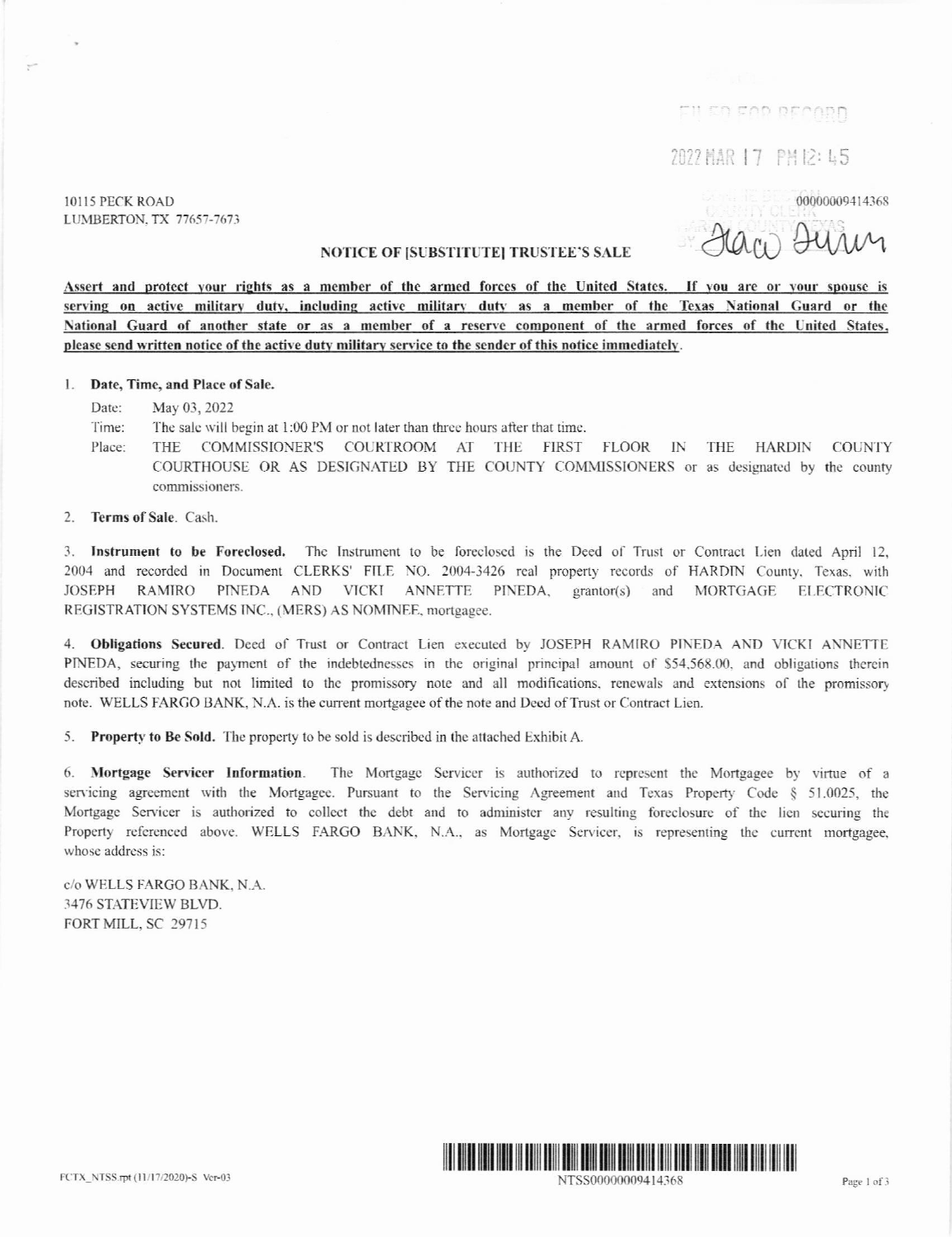# THIS INSTRUMENT APPOINTS THE SUBSTITUTE TRUSTEE(S) IDENTIFIED TO SELL THE PROPERTY DESCRIBED IN THE SECURITY INSTRUMENT IDENTIFIED IN THIS NOTICE OF SALE THE PERSON SIGNING THIS NOTICE IS THE ATTORNEY OR AUTHORIZED AGENT OF THE MORTGAGEE OR **MORTGAGE SERVICER.**

The undersigned as attorney for the mortgage or mortgage servicer does herby remove the original trustee and all successor substitute trustees and appoints in their steed REID RUPLE, KATHLEEN ADKINS, EVAN PRESS, CARY CORENBLUM, KRISTOPHER HOLUB, JOSHUA SANDERS, JULIAN PERRINE, AMY OIAN, MATTHEW HANSEN, JAMI HUTTON, ALEXIS BANKS, ALEENA LITTON, AARTI PATEL, AUCTION.COM, DANA DENNEN, CINDY DENNEN, AARON CRAWFORD, GILBERT ARSIAGA, MARGIE ALLEN, KYLE BARCLAY OR CRYSTAL ARSIAGA whose address is c/o BARRETT DAFFIN FRAPPIER TURNER & ENGEL, LLP, 4004 Belt Line Road, Suite 100, Addison, Texas 75001-4320 as Substitute Trustee, who shall hereafter exercise all powers and duties set aside to the said original trustee under the said Deed of Trust; and, further does hereby request, authorize, and instruct said Substitute Trustee to conduct and direct the execution of remedies set aside to the beneficiary therein.

 $e$   $\leq 10$ 

**Israel Saucedo** 

#### **Certificate of Posting**

My name is Loon my Cachier, and my address is c/o 4004 Belt Line Road, Suite 100, Addison, Texas 75001-4320. I declare under penalty of perjury that on 3 1 2-22 I filed at the office of the HARDIN County Clerk and caused to be posted at the HARDIN County courthouse this notice of sale.

Tomy Jacht

Date:  $3 - 2$